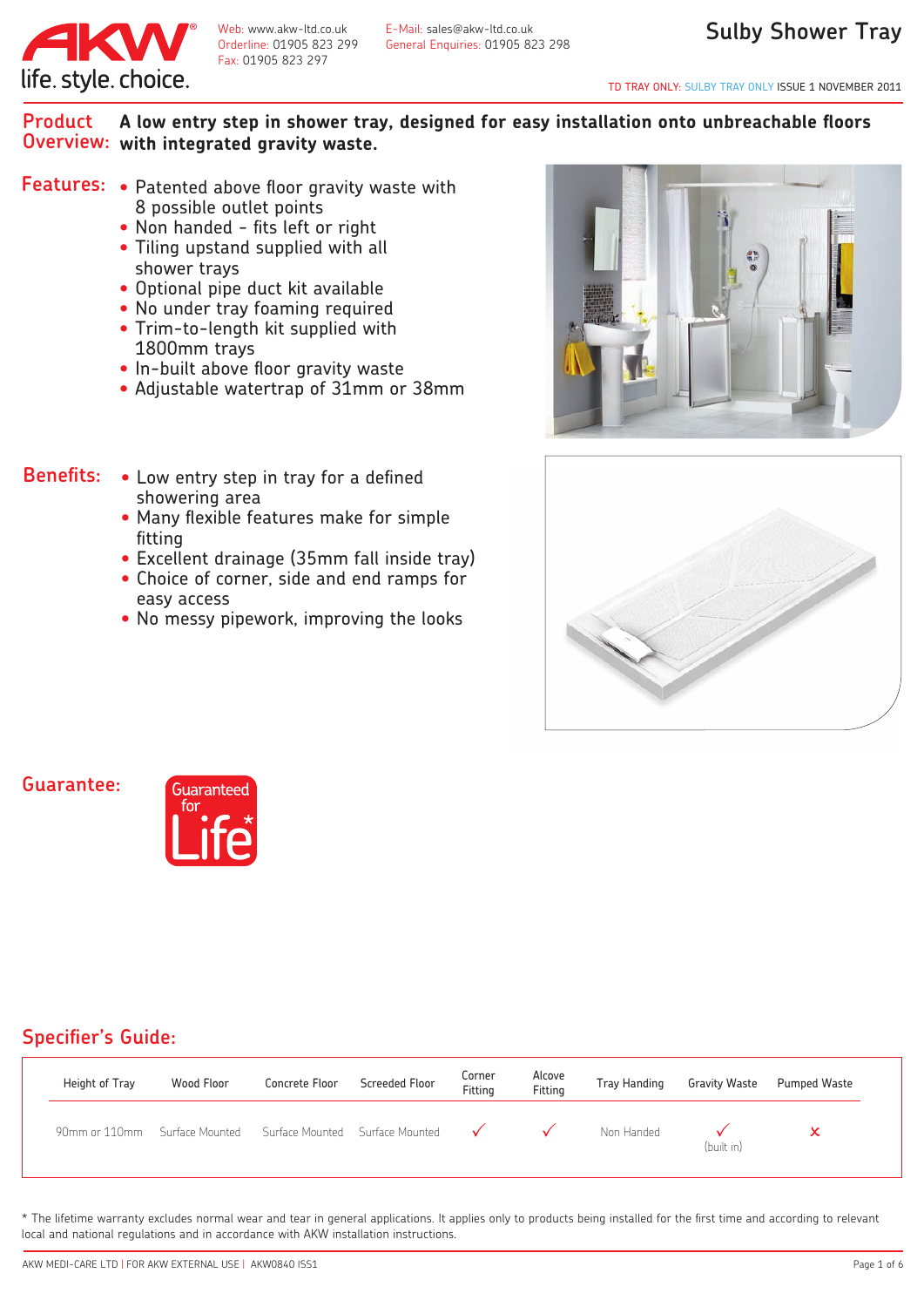

#### **Product Specification:**

- Constructed of hand laid fibre glass, double thickness encapsulated sterling board and steel reinforcing sections
- Tray 90mm high for all sizes and 110mm high additionally in the 1300mm & 1420mm sizes
- Integral gravity waste that does not penetrate the floor
- Adjustable weir provides water trap of 31mm or 38mm
- 30 stone load bearing on tray
- Non handed
- Easy removable cover to access trap
- Tray hollow underneath to give area to hide (re-direct) existing pipe work runs
- Supplied with separate aluminum tiling upstand
- 1800mm trays can be trimmed down to 1500mm includes trim to length kit
- Can be used on timber and concrete floors
- 14 different stock sizes
- ABS waste accepts 43mm pipe to BS EN 1455-1
- Waste height allows for a 1:40 fall over 1200mm
- 8 different pre jigged waste exit points underneath the tray
- 30mm flat area on external edge of tray, allowing screens to close onto a flat area
- Pipe ducts available
- 43mm to 40mm solvent weld pipe adaptor available
- Additional 90° or 135° ramps & 45mm step available (please see page 6)

| <b>Codes</b> | <b>Description</b>                                        |
|--------------|-----------------------------------------------------------|
|              |                                                           |
| 17232        | Sulby 820 x 820 tray with built in gravity waste          |
| 17231        | Sulby 900 x 900 tray with built in gravity waste          |
| 17055        | Sulby 1000 x 1000 tray with built in gravity waste        |
| 17000        | Sulby 1200 x 700 tray with built in gravity waste         |
| 17006        | Sulby 1200 x 760 tray with built in gravity waste         |
| 17029        | Sulby 1200 x 820 tray with built in gravity waste         |
| 17007        | Sulby 1300 x 700 tray with built in gravity waste         |
| 17034        | Sulby 1300 x 820 tray with built in gravity waste         |
| 17016        | Sulby 1420 x 700 tray with built in gravity waste         |
| 17042        | Sulby 1420 x 820 tray with built in gravity waste         |
| 17023        | Sulby 1800 x 700 tray with built in gravity waste         |
| 17049        | Sulby 1800 x 820 tray with built in gravity waste         |
| 17202        | Sulby (110mm high) 1300 x 700 with built in gravity waste |
| 17201        | Sulby (110mm high) 1420 x 700 with built in gravity waste |
|              |                                                           |

#### **Product Codes:**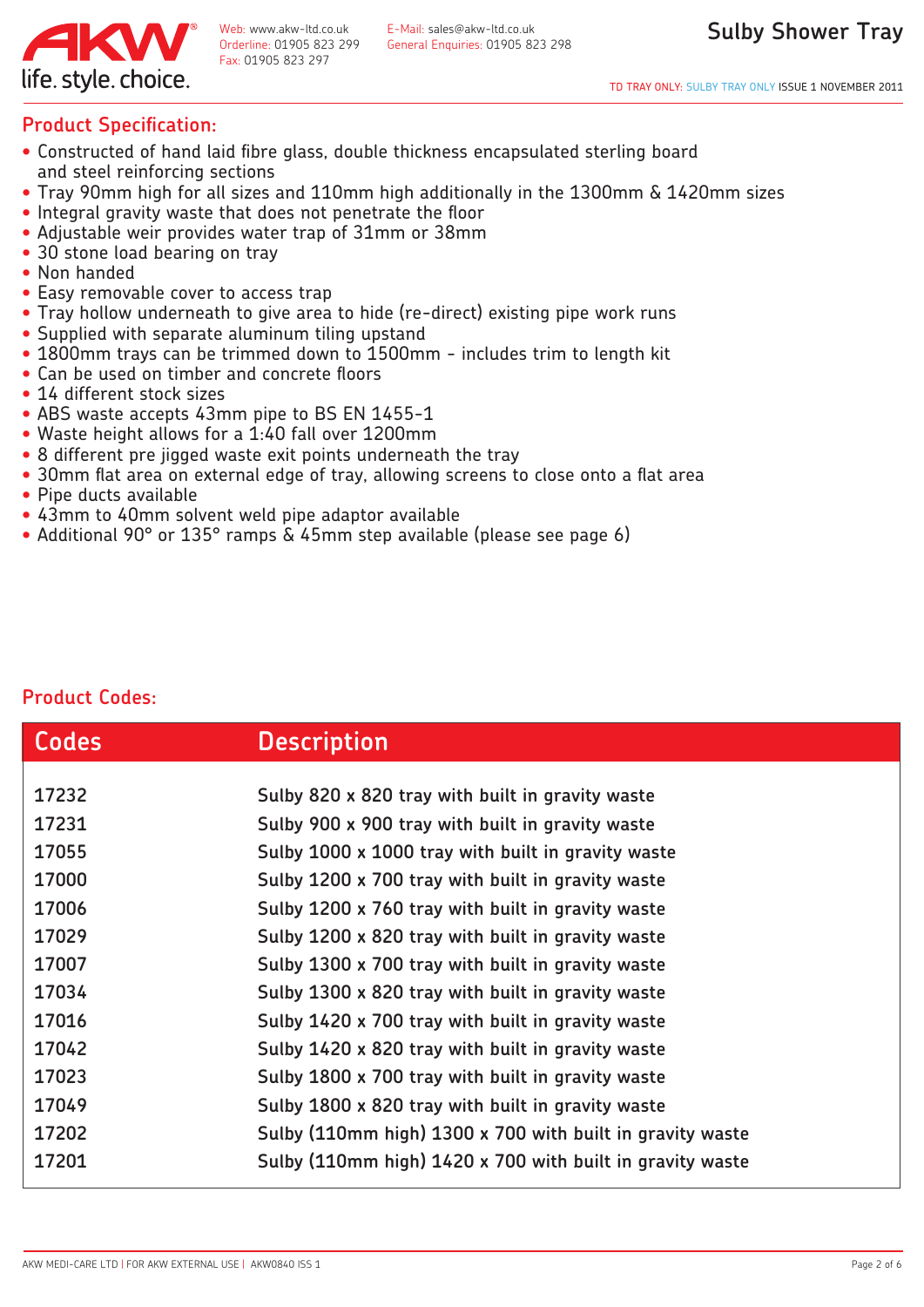

Web: www.akw-ltd.co.uk E-Mail: sales@akw-ltd.co.uk<br>Orderline: 01905 823 299 General Enguiries: 01905 82 Orderline: 01905 823 299 General Enquiries: 01905 823 298

#### **Sulby Shower Tray**

TD TRAY ONLY: SULBY TRAY ONLY ISSUE 1 NOVEMBER 2011

### Sulby – 820 x 820 90mm high

Compatible Level Best® Compatible Standard glass shower screens:

shower screens:

shower screens:



 $E$   $H$   $H$ 

Compatible Silverdale® Compatible Sliding



SE SM





### Sulby – 900 x 900 90mm high

Compatible Level Best® Compatible Standard glass shower screens:

shower screens:



E HF M

Compatible Silverdale®



shower screens:







## Sulby - 1000 x 1000 90mm high

Compatible Level Best® glass shower screens:

Compatible Standard shower screens:

BF C E H HF M



Compatible Silverdale® shower screens:

Compatible Level Best® glass shower screens:

Compatible Silverdale® shower screens:

A E HF M N

E HF M

GA GB







### Sulby - 1200 x 700 90mm high

SE SM





760mm 1200mm Sulby – 1200 x 760 90mm high Tray with gravity waste code: 17006 Not suitable for use with standard screens when fitted with a pipe duct kit Compatible Level Best® glass shower screens: GA GB Compatible Silverdale® shower screens: A E HF M N Compatible Standard shower screens: <sup>A</sup> <sup>B</sup> <sup>C</sup> <sup>D</sup> <sup>E</sup> <sup>H</sup> HF <sup>K</sup> <sup>M</sup> <sup>N</sup> Compatible Sliding shower screens: SE SJ SM SN SU SX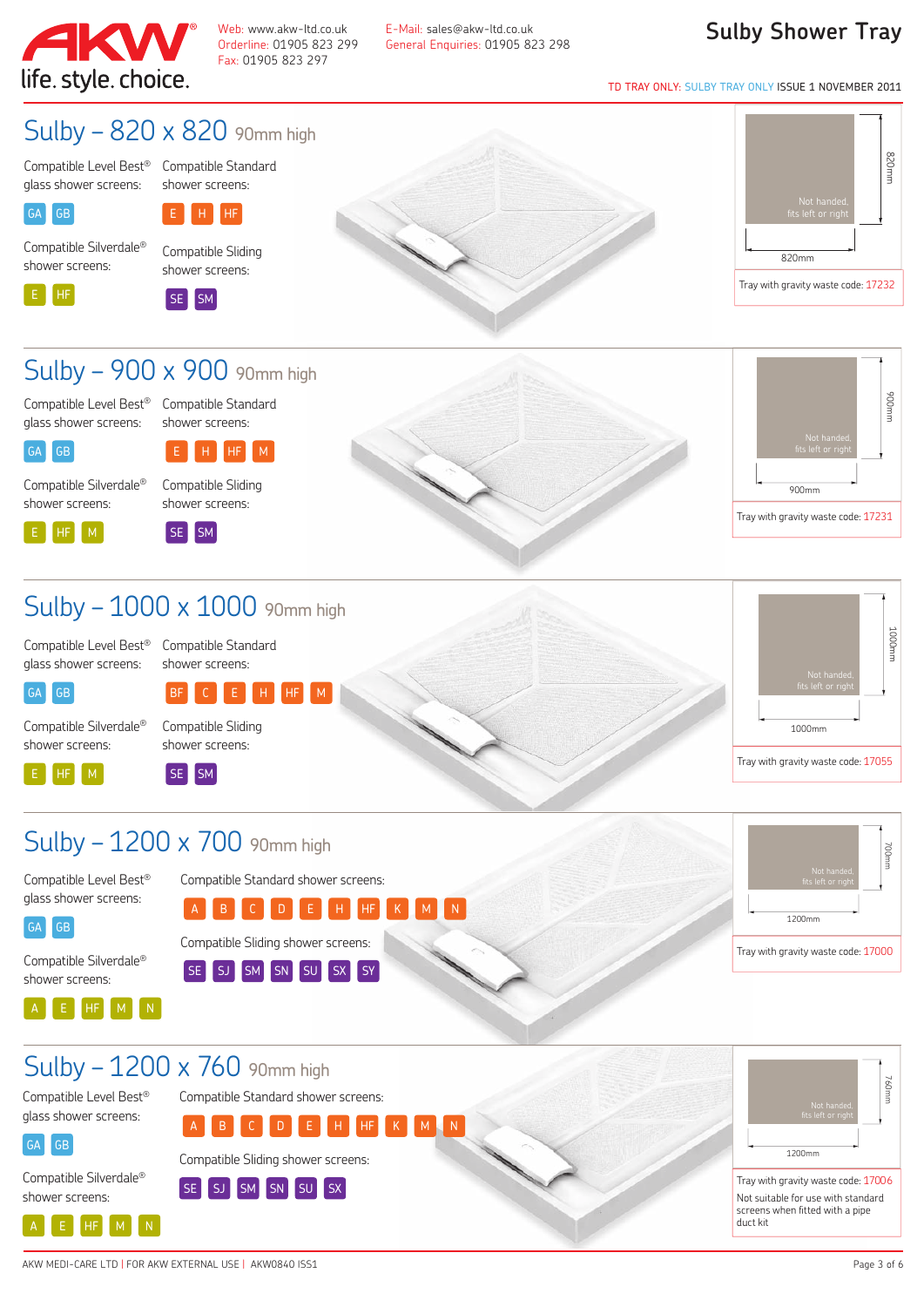

Web: www.akw-ltd.co.uk E-Mail: sales@akw-ltd.co.uk<br>Orderline: 01905 823 299 General Enguiries: 01905 82 Orderline: 01905 823 299 General Enquiries: 01905 823 298 **Sulby Shower Tray**

TD TRAY ONLY: SULBY TRAY ONLY ISSUE 1 NOVEMBER 2011



 $SE$   $SI$ 

SM SN SU SX SY

ŕ HF N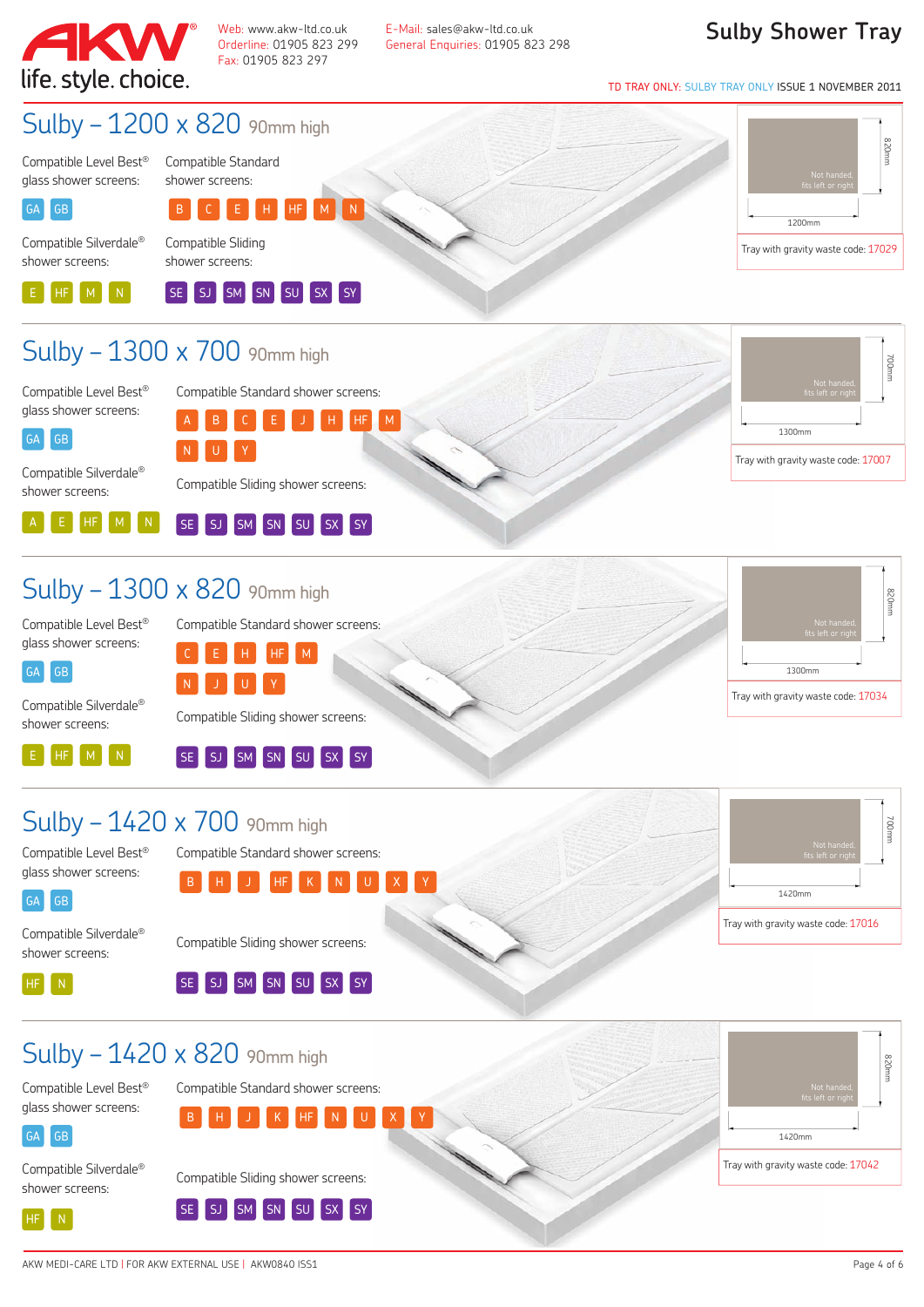

Web: www.akw-ltd.co.uk E-Mail: sales@akw-ltd.co.uk<br>Orderline: 01905 823 299 General Enguiries: 01905 82 Orderline: 01905 823 299 General Enquiries: 01905 823 298

#### **Sulby Shower Tray**

TD TRAY ONLY: SULBY TRAY ONLY ISSUE 1 NOVEMBER 2011

## Sulby - 1800 x 700 90mm high

Compatible Level Best® glass shower screens:

Compatible Standard shower screens:

Compatible Sliding shower screens:

# H HF P TT Z

Compatible Silverdale® shower screens:



GA GB

ŕ SU SX





Tray with gravity waste code: 17023 Trim-to-length kit included - can be cut down to 1500mm

### Sulby - 1800 x 820 90mm high

Compatible Level Best® glass shower screens:

Compatible Standard shower screens: H HF P

Compatible Silverdale® shower screens:

GA GB

ŕ HF

Compatible Sliding shower screens:







Trim-to-length kit included - can be cut down

## Sulby – 1300 x 700 110mm high

Compatible Level Best® glass shower screens:

Compatible Silverdale® shower screens:

E HF M M

GA**GB** 

j

Compatible Standard shower screens:



shower screens:

Compatible Standard shower screens:





## Sulby - 1420 x 700 110mm high

Compatible Level Best® glass shower screens:



Compatible Silverdale® shower screens:



Compatible Sliding shower screens:

U X Y



B H J K HF N



700mm